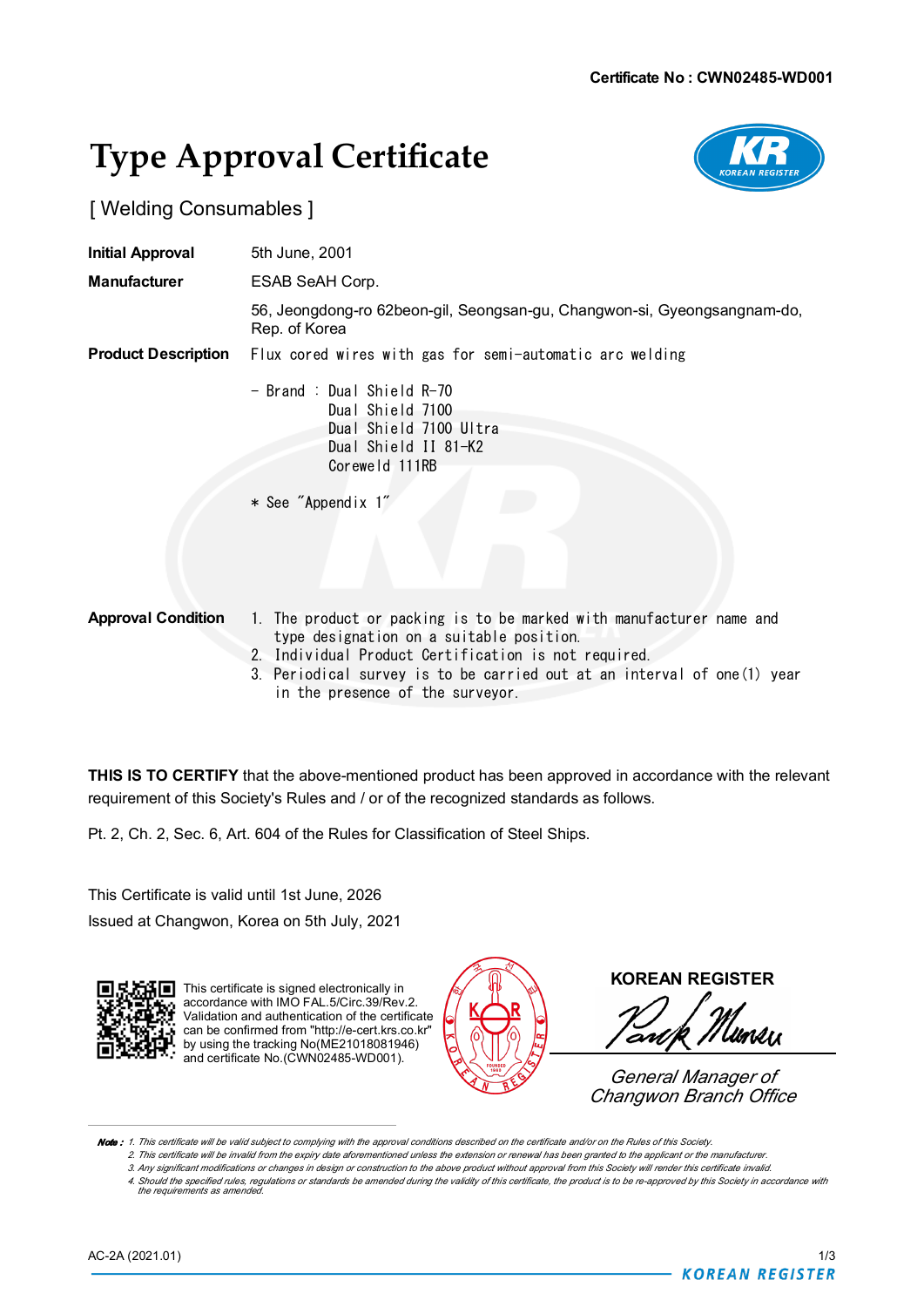## **Product Description and/or Approval Condition**

**Date of Issue :** 5th July, 2021

Product Descriptions :

Flux cored wires with gas for semi-automatic arc welding

| <b>Brand</b> |                        | Grade                         | Dia, of<br>$W$ ire $(mm)$ | Welding<br>Position | Current<br>(Polarity) | Shielding<br>Gas |
|--------------|------------------------|-------------------------------|---------------------------|---------------------|-----------------------|------------------|
|              | Dual Shield R-70       | 1YSG (C) H10<br>3YSG (C) H10  | $1.2 - 2.4$               | Flat                | $DC (+)$              | CO <sub>2</sub>  |
|              | Dual Shield 7100       | 1YSG (C) H10<br>2YSG (C) H10  | $1.2 - 1.6$               | $*$ (1)             | $DC (+)$              | CO <sub>2</sub>  |
|              | Dual Shield 7100 Ultra | 3YSG (C) H10                  | $1.2 - 1.6$               | $*(1)$              | $DC (+)$              | CO <sub>2</sub>  |
|              | Dual Shield II 81-K2   | $LSSG(G)$ H5<br>5Y40SG (C) H5 | $1.2 \div 1.6$            | $*(1)$              | $DC (+)$              | CO <sub>2</sub>  |
|              | Coreweld 111RB         | 2YSG (C) H10                  | $1.2 - 1.6$               | $*$ (1)             | $DC (+)$              | CO <sub>2</sub>  |

\* Remark :

(1) Butt & Fillet : Flat, Horizontal, Vertical-up & down and Overhead.

 $<$  End of page  $>$